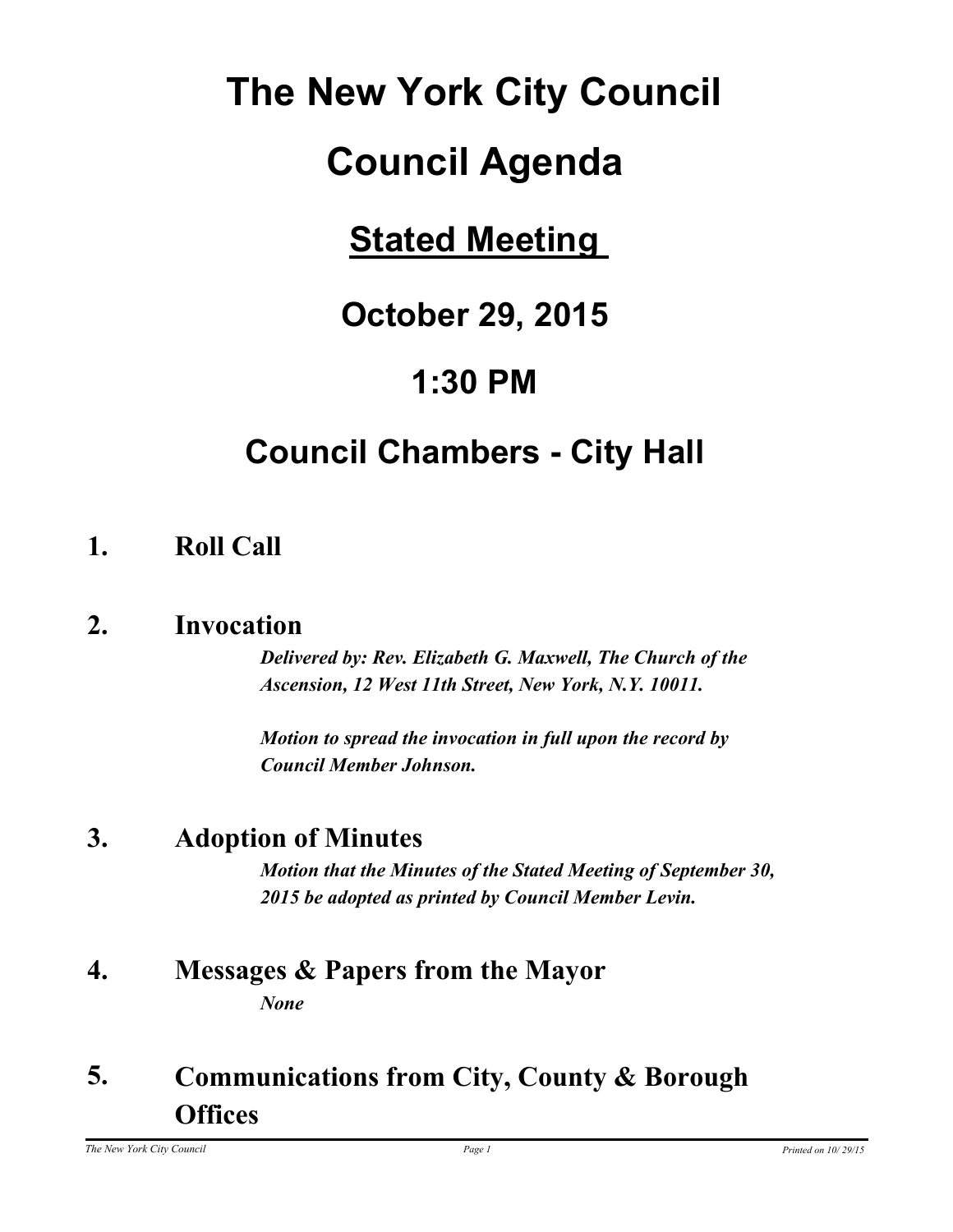| M 0343-2015 | <b>Orlando Marin - City Planning Commission</b>  |
|-------------|--------------------------------------------------|
|             | Communication from the Bronx Borough President - |

Submitting the name of Orlando Marin to the Council for its advice and consent regarding his appointment to the City Planning Commission for a five year term that began on July 1, 2015 and expires on June 30, 2020, pursuant to Section 192 of the New York City Charter. *Preconsidered - Rules, Privileges and Elections*

#### **M 0344-2015 Transfer City funds between various agencies in FY'16 to implement changes to the City's expense budget. (MN-1)**

Communication from the Office of Management  $& Budget$ Transfer City funds between various agencies in Fiscal Year 2016 to implement changes to the City's expense budget, pursuant to Section 107(b) of the New York City Charter. (MN-1). *Preconsidered - Finance*

### **6. Petitions and Communications**

*None*

### **7. Land Use Call-Ups**

#### **M 0345-2015 Zoning, 270 6th Avenue, Manhattan (20165077 TCM)**

By Council Member Johnson:

Pursuant to Rule 11.20(b) of the Council and §20-226 or §20-225 of the New York City Administrative Code, the Council resolves that the action of the Department of Consumer Affairs approving an unenclosed sidewalk café located at 270 6th Avenue, Borough of Manhattan, Community Board No. 2, Application No. 20165077 TCM shall be subject to review by the Council.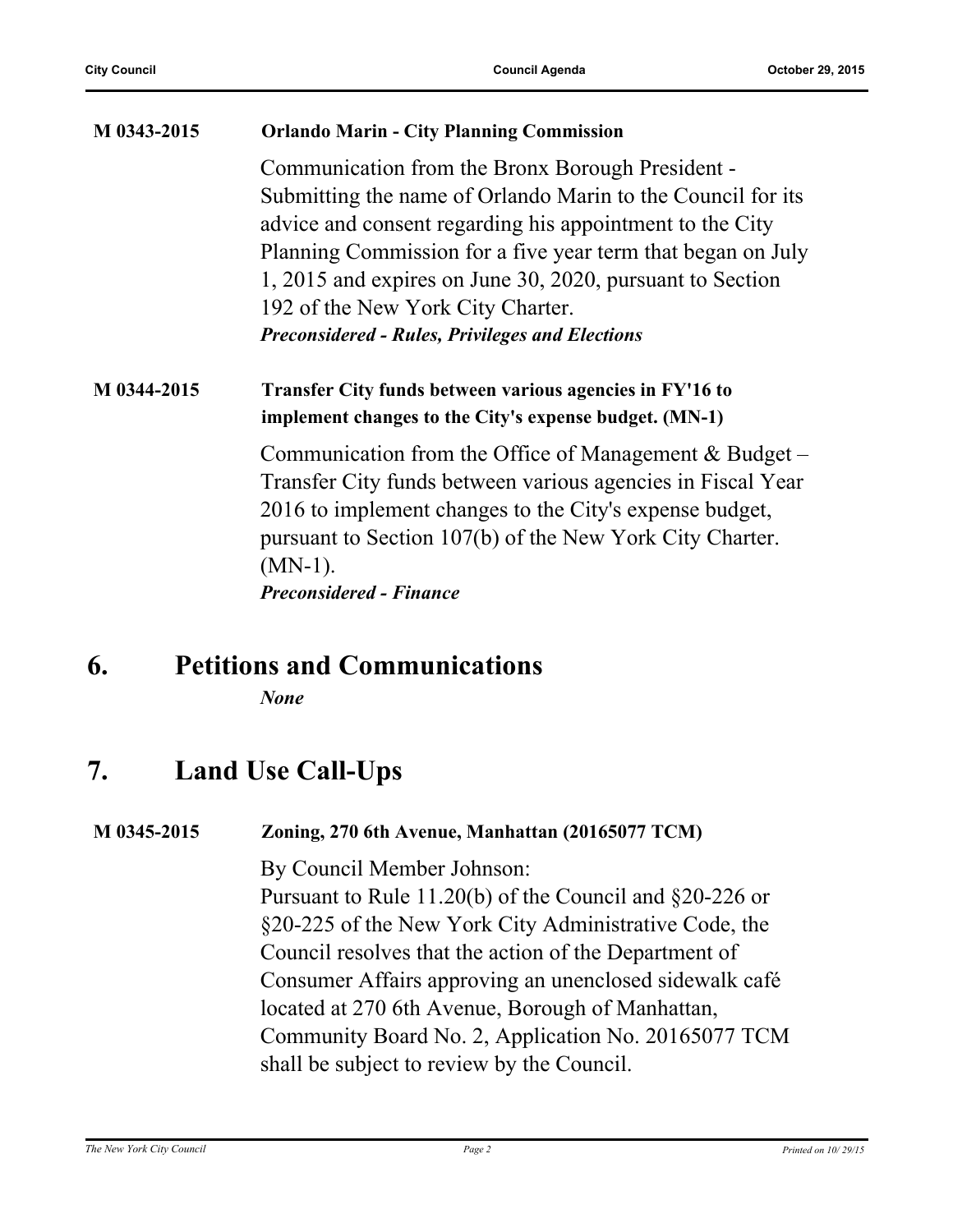## **8. Communication from the Speaker**

### **9. Discussion of General Orders**

**10. Reports of Special Committees** *None*

#### **11. Reports of Standing Committees**

#### **Report of the Committee on Education**

**Int 0644-2015-B Requiring DOE to report information on physical education in NYC schools.**

> A Local Law to amend the administrative code of the city of New York, in relation to requiring the department of education to report information on physical education in New York city schools. *Amended and Coupled on GO*

**Report of the Committee on Finance**

| Res 0888-2015 | Approving the new designation and changes in the designation<br>of certain organizations to receive funding in the Expense<br><b>Budget.</b>                                                   |
|---------------|------------------------------------------------------------------------------------------------------------------------------------------------------------------------------------------------|
|               | Resolution approving the new designation and changes in the<br>designation of certain organizations to receive funding in the<br><b>Expense Budget</b><br><b>Preconsidered - Coupled on GO</b> |
| Res 0893-2015 | M 344 - Transfer City funds between various agencies in FY'16<br>to implement changes to the City's expense budget. (MN-1)                                                                     |
|               | <b>RESOLUTION APPROVING THE MODIFICATION (MN-1)</b>                                                                                                                                            |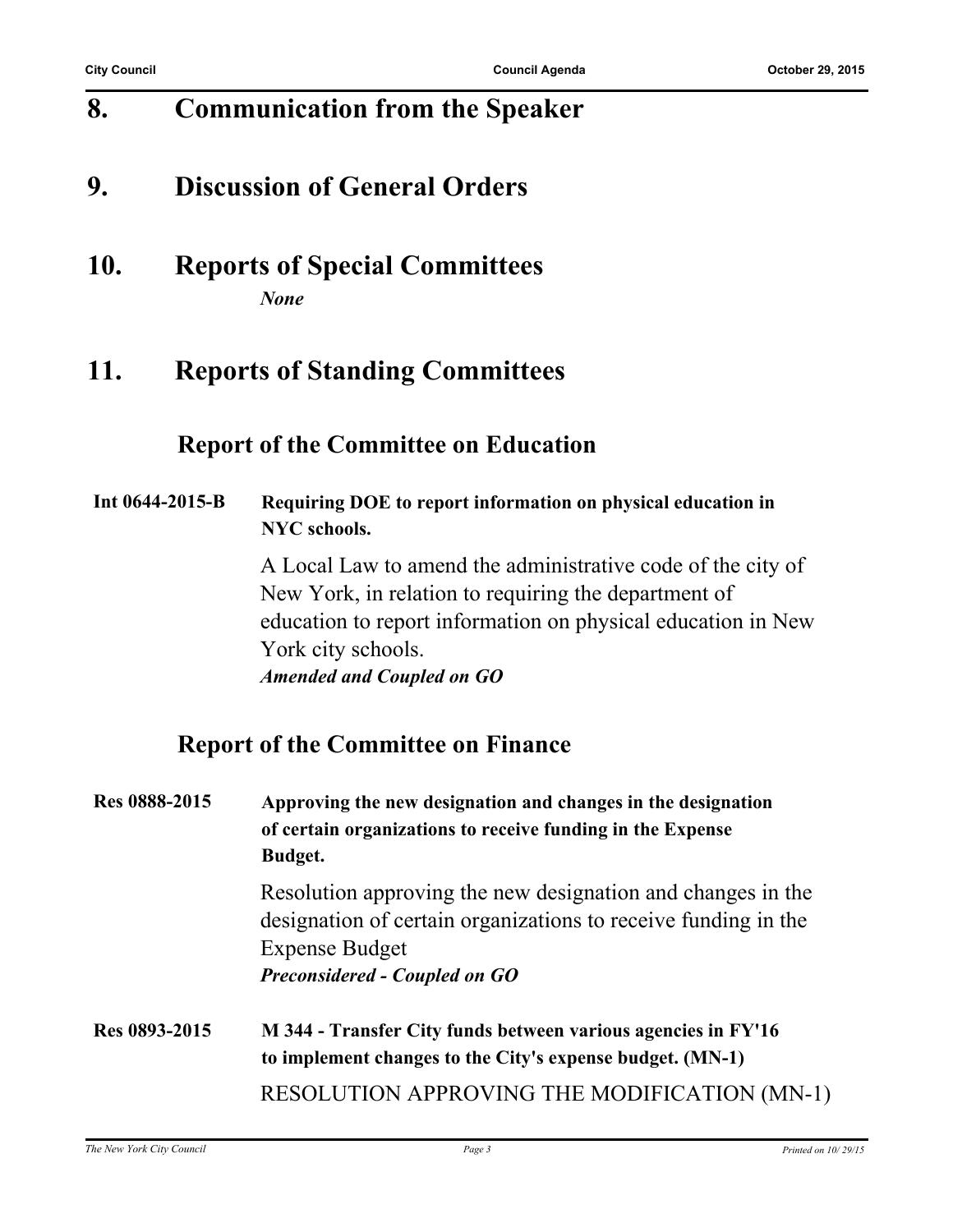|               | OF UNITS OF APPROPRIATION AND THE TRANSFER<br>OF CITY FUNDS BETWEEN AGENCIES PROPOSED BY<br>THE MAYOR PURSUANT TO SECTION 107(b) OF THE<br>NEW YORK CITY CHARTER<br><b>Preconsidered - Coupled on GO</b>                                                                    |
|---------------|-----------------------------------------------------------------------------------------------------------------------------------------------------------------------------------------------------------------------------------------------------------------------------|
| Res 0894-2015 | LU 295 - French Apartments, Block 753, Lot 56; Manhattan                                                                                                                                                                                                                    |
|               | Resolution approving an exemption from real property taxes<br>for property located at (Block 753, Lot 56) Manhattan,<br>pursuant to Section 577 of the Private Housing Finance Law<br>(Preconsidered L.U. No. 295).<br><b>Preconsidered - Coupled on GO</b>                 |
| Res 0895-2015 | LU 296 - John Paul II Apartments, Block 2026, Lot 33;<br>Manhattan                                                                                                                                                                                                          |
|               | Resolution approving an exemption from real property taxes<br>for property located at (Block 2026, Lot 33) Manhattan,<br>pursuant to Section 577 of the Private Housing Finance Law<br>(Preconsidered L.U. No. 296).<br><b>Preconsidered - Coupled on GO</b>                |
| Res 0896-2015 | LU 297 - Ahi Ezer Apartments, Block 6682, Lot 45 and Block<br>6683, Lot 52; Brooklyn                                                                                                                                                                                        |
|               | Resolution approving an exemption from real property taxes<br>for property located at (Block 6682, Lot 45 and Block 6683,<br>Lot 52) Brooklyn, pursuant to Section 577 of the Private<br>Housing Finance Law (Preconsidered L.U. No. 297).<br>Preconsidered - Coupled on GO |
| Res 0897-2015 | LU 298 - Central Harlem Mutual Housing Association, Block<br>1391, Lot 39; Brooklyn                                                                                                                                                                                         |
|               | Resolution approving an exemption from real property taxes<br>for property located at (Block 1391, Lot 39) Brooklyn,<br>pursuant to Section 577 of the Private Housing Finance Law<br>(Preconsidered L.U. No. 298).<br><b>Preconsidered - Coupled on GO</b>                 |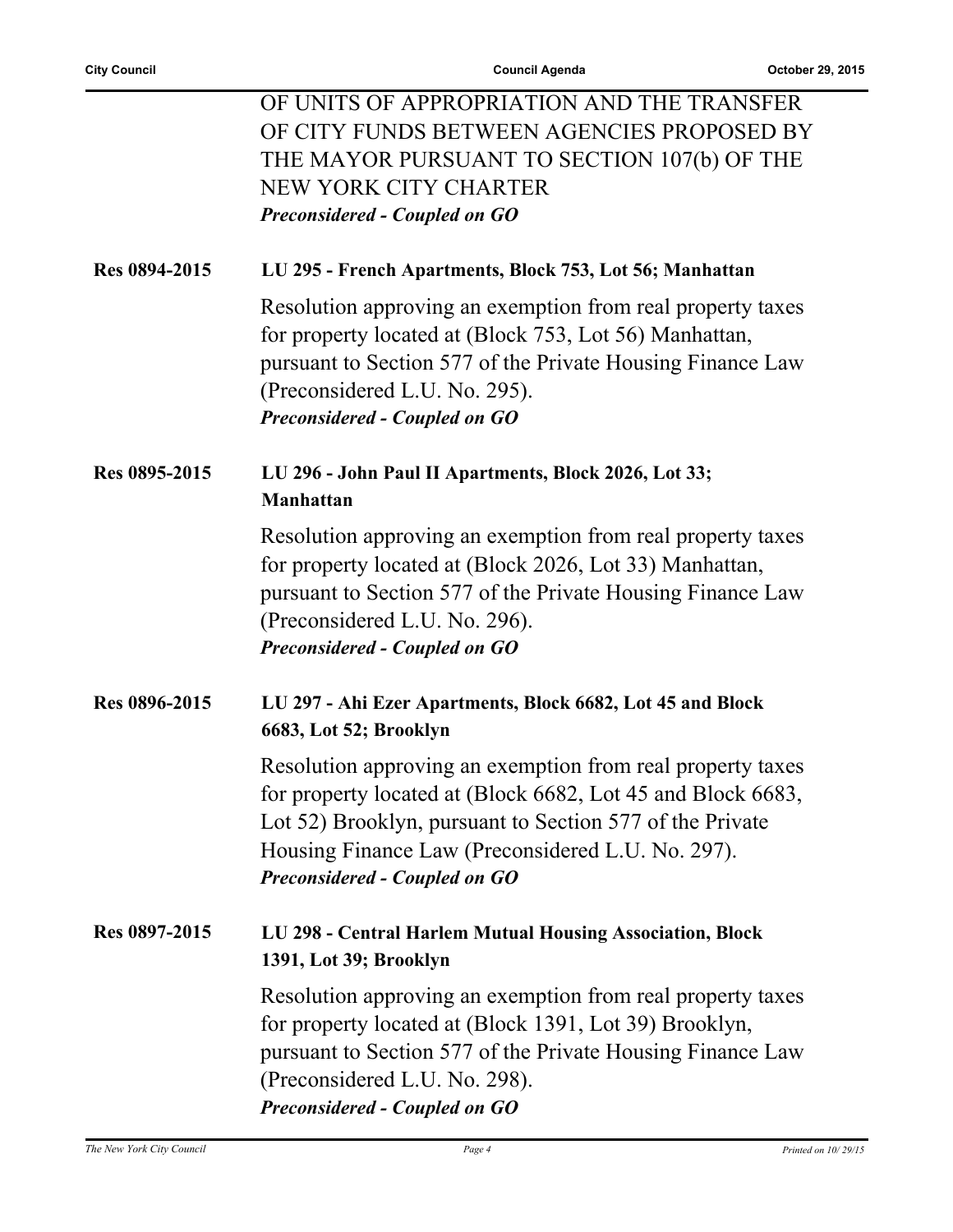#### **Report of the Committee on Land Use**

#### **Res 0898-2015 LU 288 - Zoning, NEW YORK WHEEL SPECIAL PERMIT, Parcel 1 of the North Waterfront Subdistrict, Staten Island (C 150447 ZSR)**

Application No. C 150447 ZSR submitted by New York Wheel LLC pursuant to Sections 197-c and 201 of the New York City Charter for the grant of a special permit pursuant to Section 128-61 of the Zoning Resolution to allow the modification of a development plan for an observation wheel, accessory parking terminal, a public parking garage with a maximum of 950 spaces, and an improvement plan for a waterfront esplanade on property located at Parcel 1 of the North Waterfront Subdistrict (Block 2, Lots 22, 9018, 18 and part of Lot 20) Borough of Staten Island, Community Board 1, Council District 49. This application is subject to review and action by the Land Use Committee only if appealed to the Council pursuant to Charter Section 197-d(b)(2) or called up by vote of the Council pursuant to Charter Section 197-d(b) (3).

*Coupled on GO*

#### **Res 0899-2015 LU 289 - Zoning, HAMILTON PLAZA, 1-37 12th Street, Brooklyn (M 780389(B) ZSK)**

Application No. M 780389(B) ZSK submitted by Hamilton Plaza Associates pursuant to a previously approved restrictive declaration for the modification of the restrictive declaration to allow for the change of use and enlargement of the third floor of an existing four story building located at 1-37 12th Street (Block 1007, Lot 172; Block 1025, Lots 1, 16, 18, 20, and 200) Borough of Brooklyn, Community Board 6, Council District 39.

*Approved with Modifications and Coupled on GO*

**Res 0900-2015 LU 293 - Planning, HOME STREET HOMES, Block 2728,**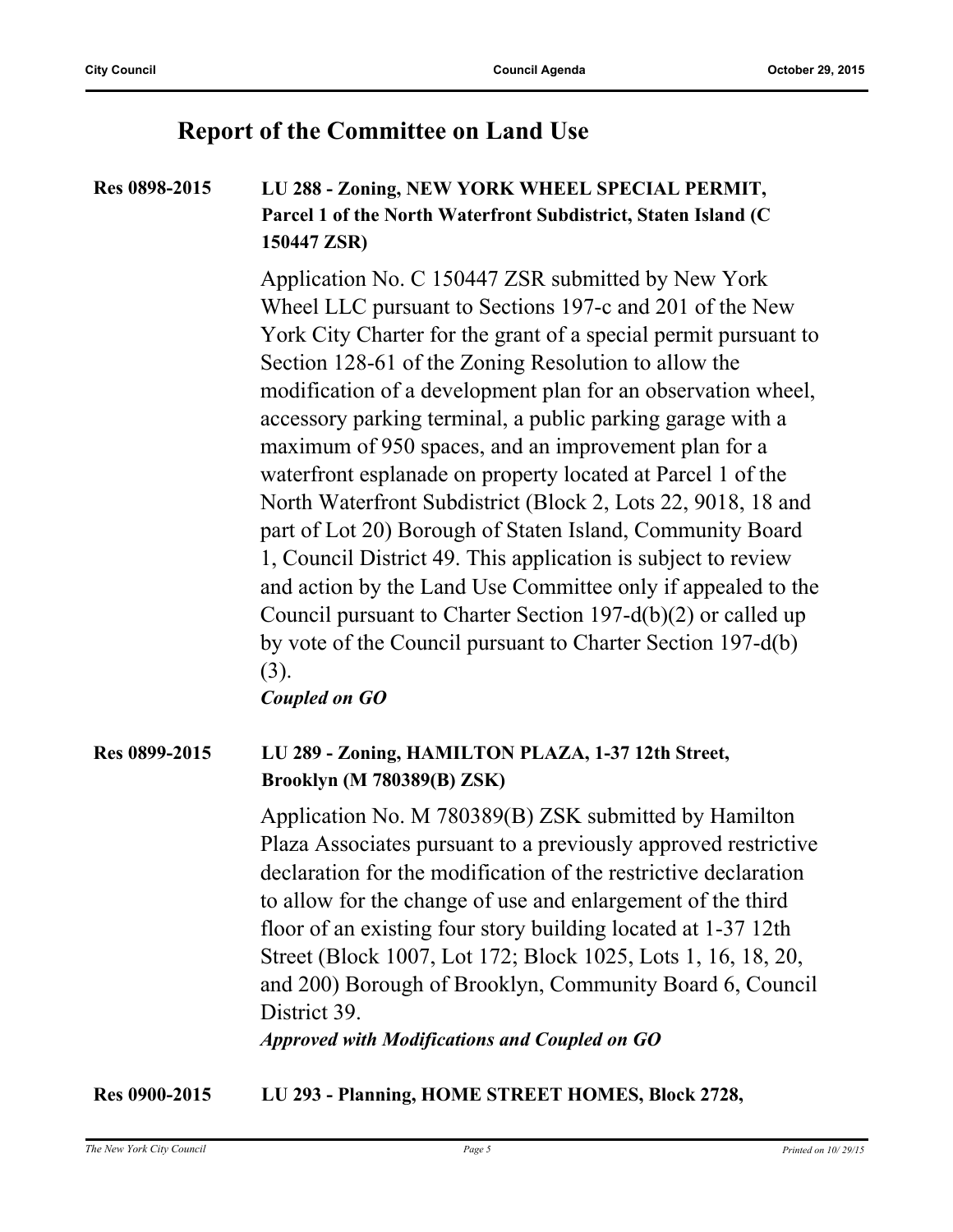**Lots 16 and 19, Block 2745, Lot 36, Block 2752, Lot 17, Block 2754, Lot 69, Block 2974, Lot 22, and Block 2979, Lot 2, Bronx (20165172 HAX)**

Application No. 20165172 HAX submitted by the New York City Department of Housing Preservation and Development for a real property tax exemption pursuant to Section 577 of the Private Housing Finance Law, for properties located on Block 2728, Lots 16 and 19, Block 2745, Lot 36, Block 2752, Lot 17, Block 2754, Lot 69, Block 2974, Lot 22, and Block 2979, Lot 2, Borough of the Bronx, Community Boards 3, Council District 17. *Coupled on GO*

#### **Res 0901-2015 LU 294 - Planning, LPC WAREHOUSE, 337 Berry St and 99/101 South 5th St, Brooklyn (C 150358 HAK)**

Application No. C 150358 HAK submitted by the New York City Department of Housing Preservation and Development pursuant to Article 16 of the General Municipal Law and Section 197-c of the New York City Charter for an Urban Development Action Area designation and project approval and disposition of city-owned property at 337 Berry Street and 99/101 South 5th Street (Block 2443, Lots 6, 37, and 41), Borough of Brooklyn, Community Board 1, Council District 34.

*Coupled on GO*

#### **Report of the Committee on Rules, Privileges, and Elections**

**Res 0902-2015 M 343 - Orlando Marin - City Planning Commission** RESOLUTION APPROVING THE RE-APPOINTMENT BY THE BRONX BOROUGH PRESIDENT OF ORLANDO MARIN AS A MEMBER OF THE NEW YORK CITY PLANNING COMMISSION. *Preconsidered - Coupled on GO*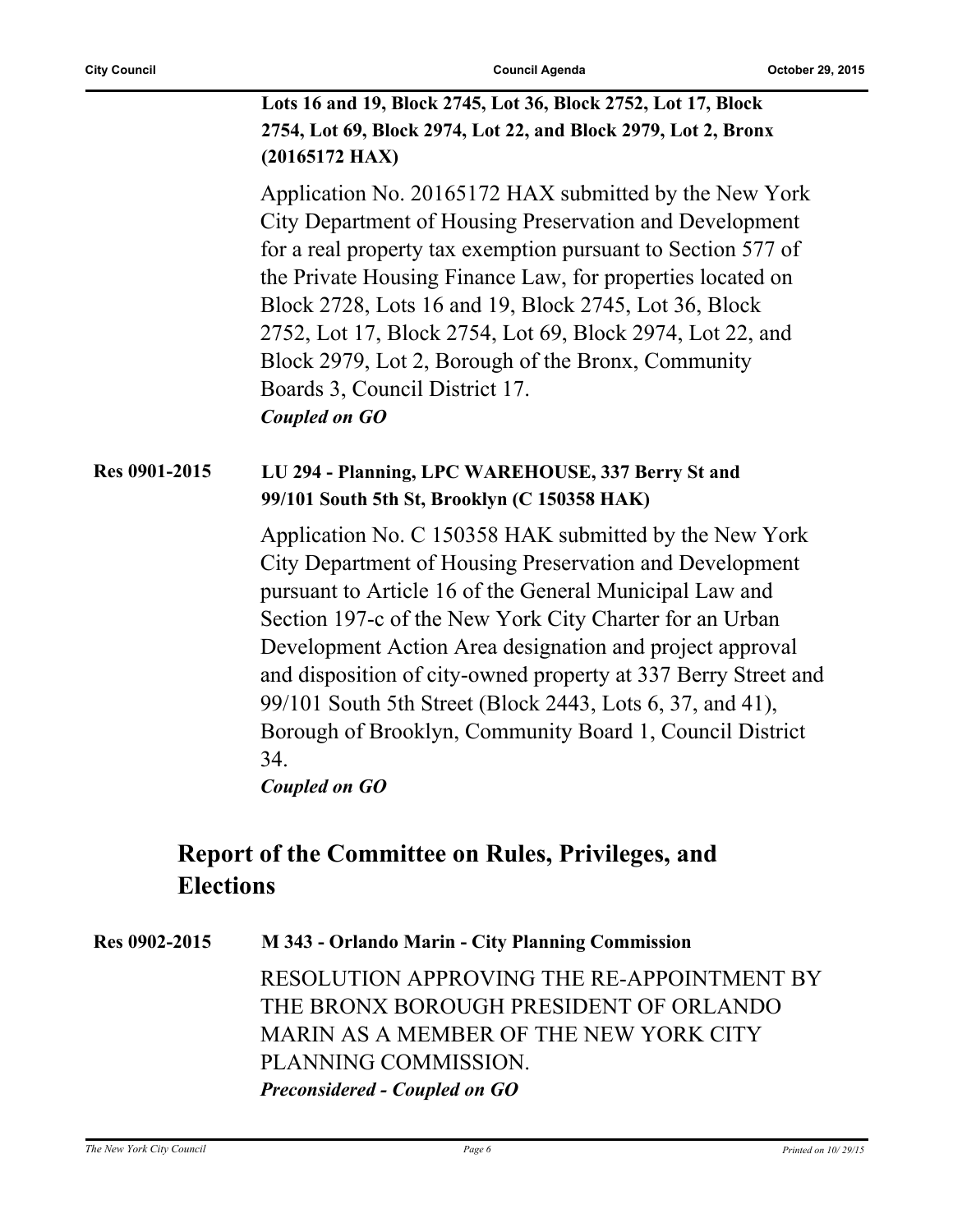#### **Report of the Committee on Transportation**

**Int 0210-2014-A Requiring the compilation of bike share usage data.** A Local Law to amend the administrative code of the city of New York, in relation to requiring the compilation of bike share usage data *Amended and Coupled on GO*

**Int 0225-2014-A Citi bike financial reporting.** A Local Law to amend the administrative code of the city of New York, in relation to bike share financial reporting *Amended and Coupled on GO*

#### **12. General Orders Calendar**

**T2014-0002 Commissioner of Deeds** *Coupled on GO*

### **Coupled on General Order Calendar**

### **Education**

**Int 0644-2015-B Requiring DOE to report information on physical education in NYC schools.** *A and GO*

#### **Finance**

**Res 0888-2015 Approving the new designation and changes in the designation of certain organizations to receive funding in the Expense Budget.** *Preconsidered - GO*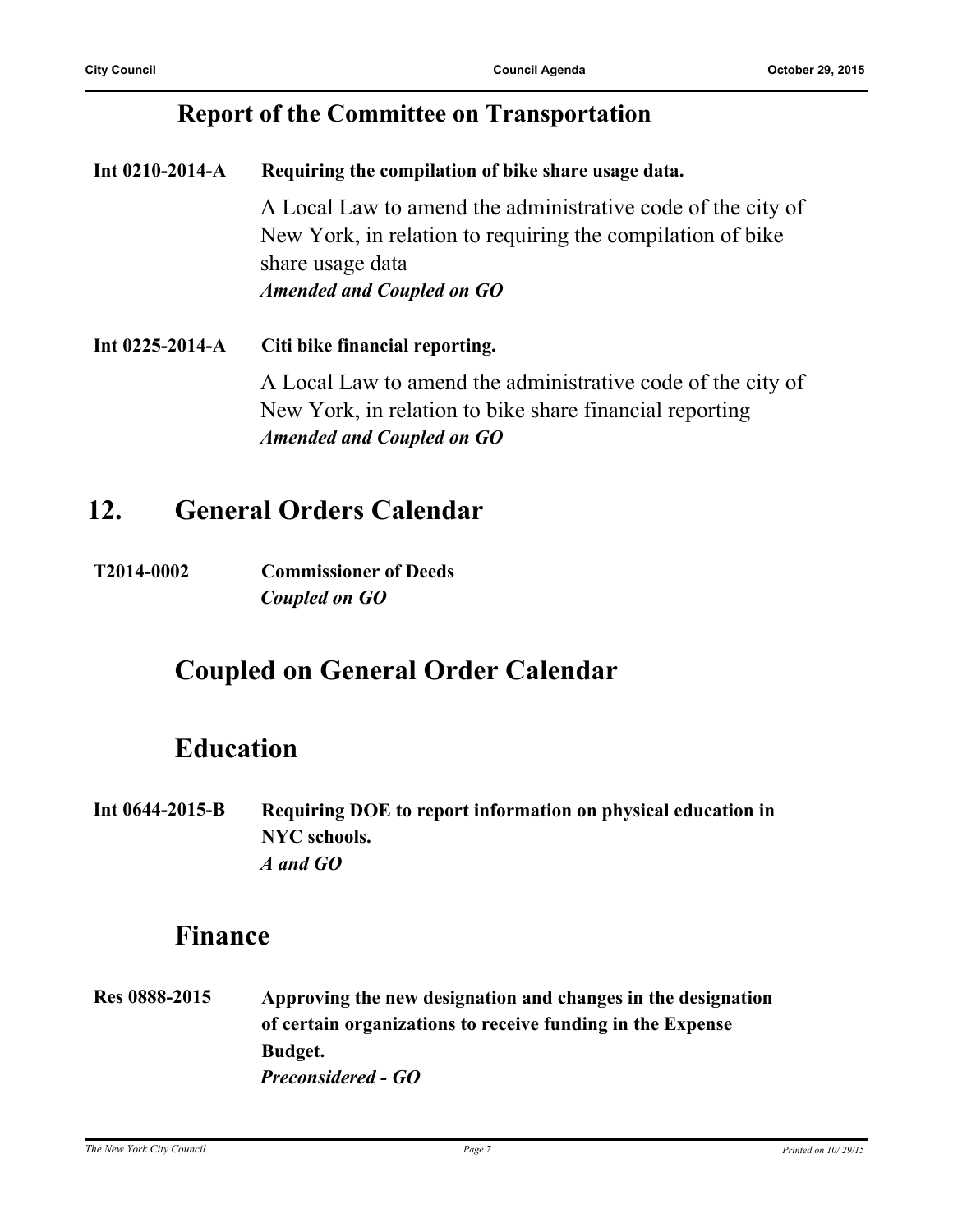| Res 0893-2015 | M 344 - Transfer City funds between various agencies in FY'16<br>to implement changes to the City's expense budget. (MN-1)<br><b>Preconsidered - GO</b> |
|---------------|---------------------------------------------------------------------------------------------------------------------------------------------------------|
| Res 0894-2015 | LU 295 - French Apartments, Block 753, Lot 56; Manhattan<br><b>Preconsidered - GO</b>                                                                   |
| Res 0895-2015 | LU 296 - John Paul II Apartments, Block 2026, Lot 33;<br><b>Manhattan</b><br><b>Preconsidered - GO</b>                                                  |
| Res 0896-2015 | LU 297 - Ahi Ezer Apartments, Block 6682, Lot 45 and Block<br>6683, Lot 52; Brooklyn<br><b>Preconsidered - GO</b>                                       |
| Res 0897-2015 | LU 298 - Central Harlem Mutual Housing Association, Block<br>1391, Lot 39; Brooklyn<br><b>Preconsidered - GO</b>                                        |

## **Land Use**

| Res 0898-2015        | LU 288 - Zoning, NEW YORK WHEEL SPECIAL PERMIT,<br>Parcel 1 of the North Waterfront Subdistrict, Staten Island (C)<br>150447 ZSR)<br>GO                                                                        |
|----------------------|----------------------------------------------------------------------------------------------------------------------------------------------------------------------------------------------------------------|
| Res 0899-2015        | LU 289 - Zoning, HAMILTON PLAZA, 1-37 12th Street,<br><b>Brooklyn (M 780389(B) ZSK)</b><br>$A/M$ and $GO$                                                                                                      |
| <b>Res 0900-2015</b> | LU 293 - Planning, HOME STREET HOMES, Block 2728,<br>Lots 16 and 19, Block 2745, Lot 36, Block 2752, Lot 17, Block<br>2754, Lot 69, Block 2974, Lot 22, and Block 2979, Lot 2, Bronx<br>$(20165172$ HAX)<br>GO |
| Res 0901-2015        | LU 294 - Planning, LPC WAREHOUSE, 337 Berry St and                                                                                                                                                             |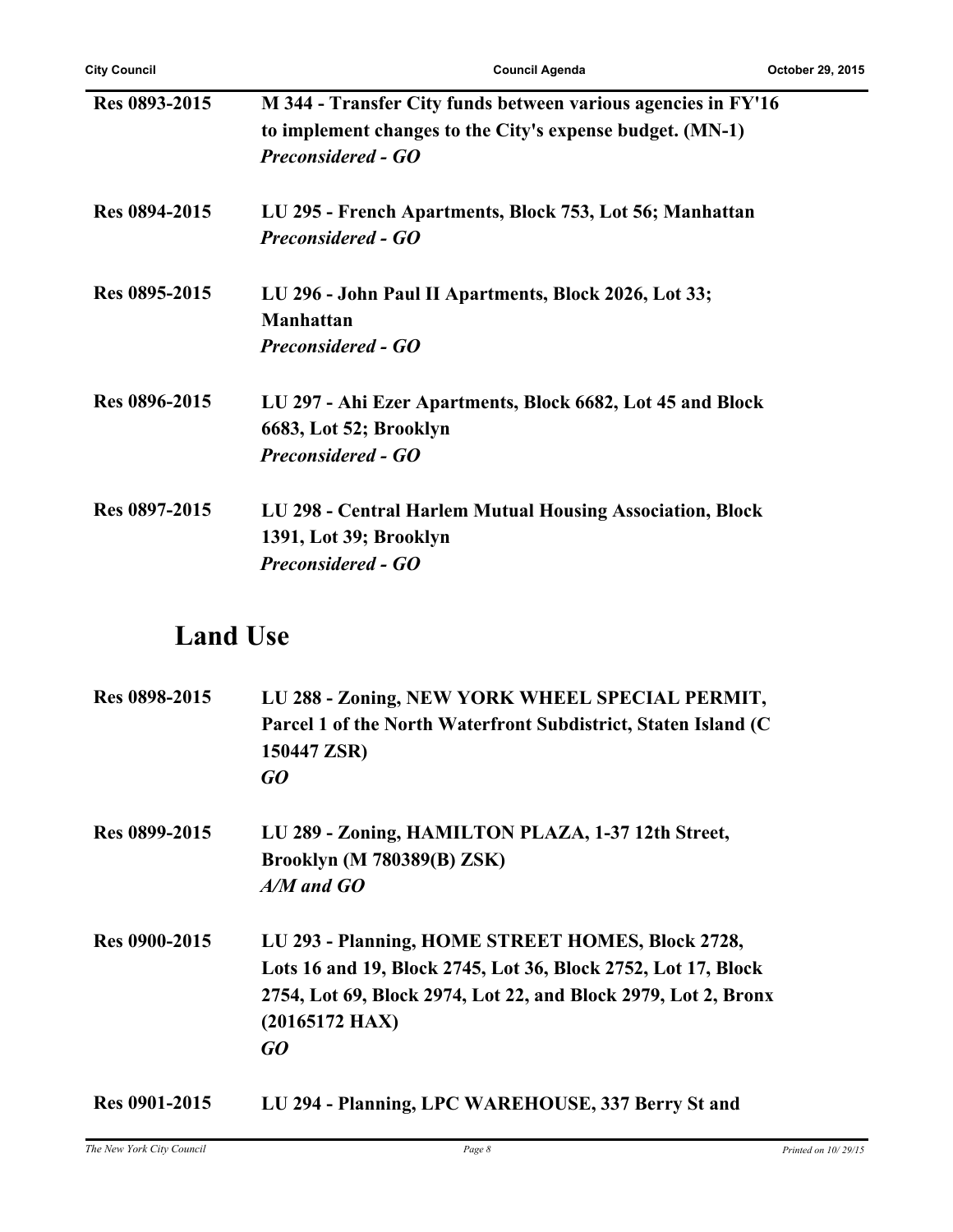**99/101 South 5th St, Brooklyn (C 150358 HAK)** *GO*

#### **Rules, Privileges, and Elections**

**Res 0902-2015 M 343 - Orlando Marin - City Planning Commission** *Preconsidered - GO*

### **Transportation**

- **Int 0210-2014-A Requiring the compilation of bike share usage data.** *A and GO*
- **Int 0225-2014-A Citi bike financial reporting.** *A and GO*

#### **General Order Calendar**

- **T2014-0002 Commissioner of Deeds** *GO*
- **Introduction & Reading of Bills See Attached 13.**
- **14. Discussion of Resolutions**
- **15. Resolutions**
- **16. General Discussion**

### **17. Extension of Remarks**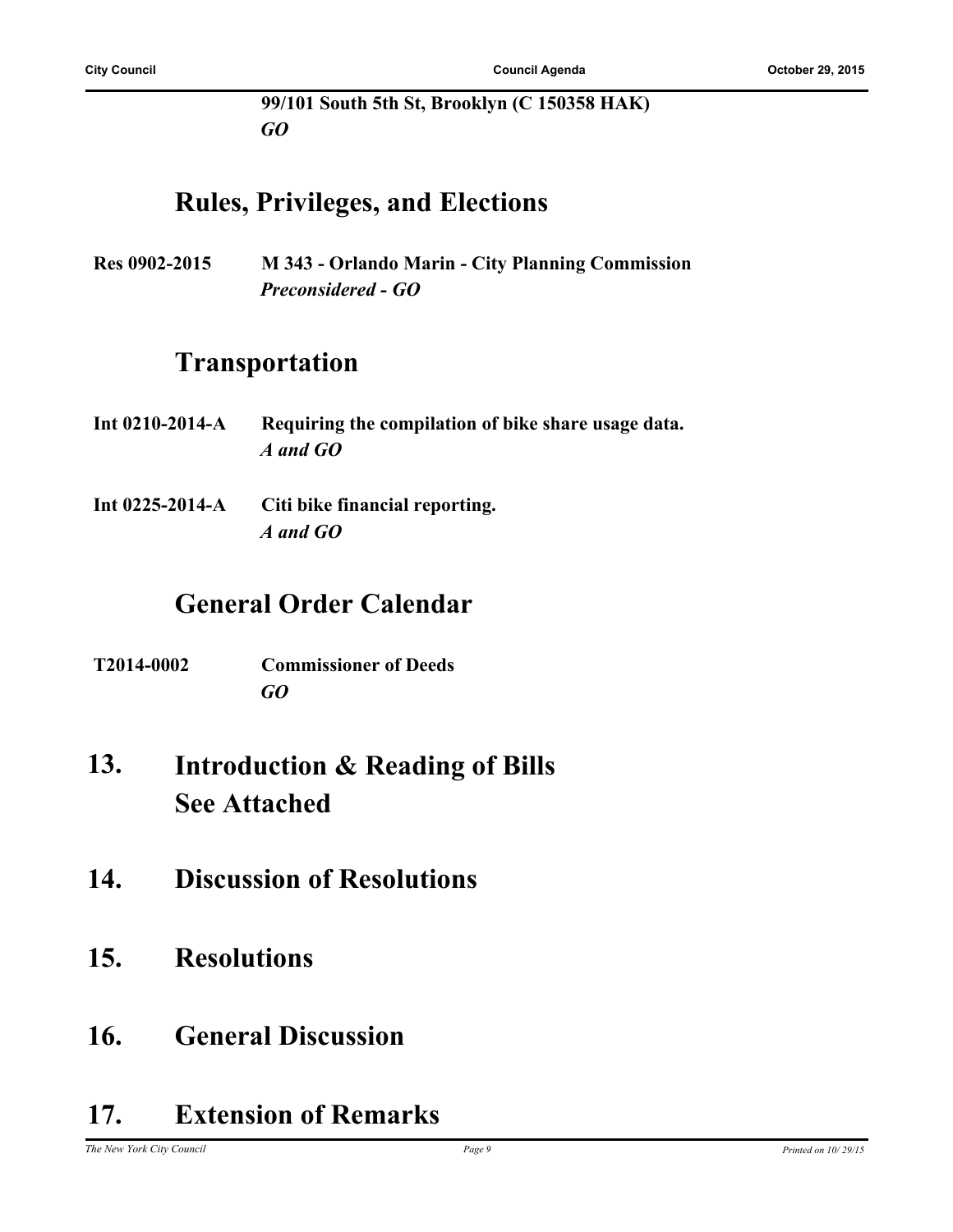### **INTRODUCTION AND READING OF BILLS**

| Res 0887-2015 | By Council Member Cabrera                                                                                                                                                                                                                                                                                                                  |
|---------------|--------------------------------------------------------------------------------------------------------------------------------------------------------------------------------------------------------------------------------------------------------------------------------------------------------------------------------------------|
|               | Resolution calling upon Congress to pass and the President to<br>sign H.R.1321/S.1424, known as the "Microbead-Free Waters"<br>Act of 2015," which would amend the Federal Food, Drug and<br>Cosmetic Act to prohibit the sale or distribution of cosmetics<br>containing synthetic microbeads.<br><b>Preconsidered - Consumer Affairs</b> |
| Int 0971-2015 | By Council Members Chin, Van Bramer and Lander                                                                                                                                                                                                                                                                                             |
|               | A Local Law to amend the administrative code of the city of<br>New York, in relation to the availability of joint living-work<br>quarters for artists<br><b>Housing and Buildings</b>                                                                                                                                                      |
| Int 0972-2015 | By Council Member Espinal Jr.                                                                                                                                                                                                                                                                                                              |
|               | A Local Law to amend the administrative code of the city of<br>New York, in relation to fire hydrant signage<br><b>Environmental Protection</b>                                                                                                                                                                                            |
| Res 0888-2015 | By Council Member Ferreras-Copeland                                                                                                                                                                                                                                                                                                        |
|               | Resolution approving the new designation and changes in the<br>designation of certain organizations to receive funding in the<br><b>Expense Budget</b><br><b>Preconsidered - Finance</b>                                                                                                                                                   |
| Res 0889-2015 | By Council Members Garodnick and Cabrera                                                                                                                                                                                                                                                                                                   |
|               | Resolution calling upon the State Legislature to pass and the<br>Governor to sign A.5896/S.3932, known as the<br>"Microbead-free Waters Act," which would prohibit the sale<br>of personal cosmetic products containing microbeads.<br><b>Preconsidered - Consumer Affairs</b>                                                             |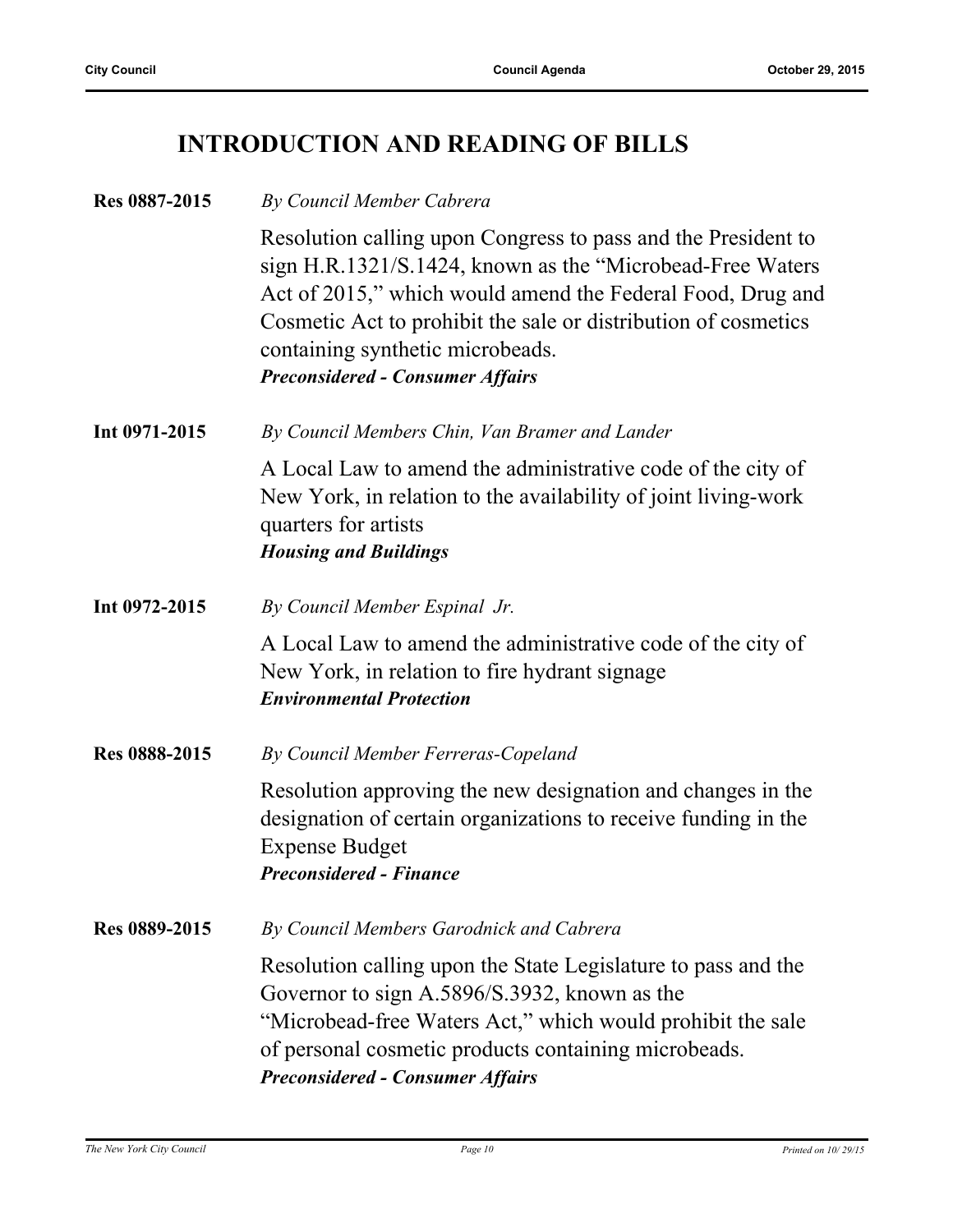| <b>City Council</b> | <b>Council Agenda</b>                                                                                                                                                                                                                           | October 29, 2015 |
|---------------------|-------------------------------------------------------------------------------------------------------------------------------------------------------------------------------------------------------------------------------------------------|------------------|
| Int 0973-2015       | By Council Members Johnson, Chin, Constantinides, Cumbo,<br>Espinal Jr., Levin, Levine and Rose                                                                                                                                                 |                  |
|                     | A Local Law to amend the New York city charter, in relation<br>to establishing an office of comprehensive community health<br>planning and an interagency coordinating council on health<br><b>Health</b>                                       |                  |
| Int 0974-2015       | By Council Members Johnson, Chin, Constantinides, Cumbo,<br>Espinal Jr., Levin, Levine, Miller and Rose                                                                                                                                         |                  |
|                     | A Local Law to amend the administrative code of the city of<br>New York, in relation to the creation of a health facilities map<br><b>Health</b>                                                                                                |                  |
| Res 0890-2015       | By Council Members Levine and Williams                                                                                                                                                                                                          |                  |
|                     | Resolution calling upon the New York State Legislature to<br>pass and the Governor to sign A.329/S.554, to implement<br>more foreign language instruction in elementary schools.<br><b>Education</b>                                            |                  |
| Int 0975-2015       | By Council Member Maisel                                                                                                                                                                                                                        |                  |
|                     | A Local Law to amend the administrative code of the city of<br>New York, in relation to fines and civil penalties for failure to<br>remove abandoned poles.<br><b>Transportation</b>                                                            |                  |
| Res 0891-2015       | By Council Member Palma                                                                                                                                                                                                                         |                  |
|                     | Resolution calling on the State Legislature to pass and the<br>Governor to sign into law, A.1353/S.0813, the Homeless<br>Protection Act, which designates certain offenses against<br>homeless persons as hate crimes<br><b>General Welfare</b> |                  |
| Int 0976-2015       | By The Public Advocate (Ms. James)                                                                                                                                                                                                              |                  |
|                     | A Local Law to amend the administrative code of the city of<br>New York, in relation to requiring training for agency chief<br>contracting officers and agency M/WBE officers and posting                                                       |                  |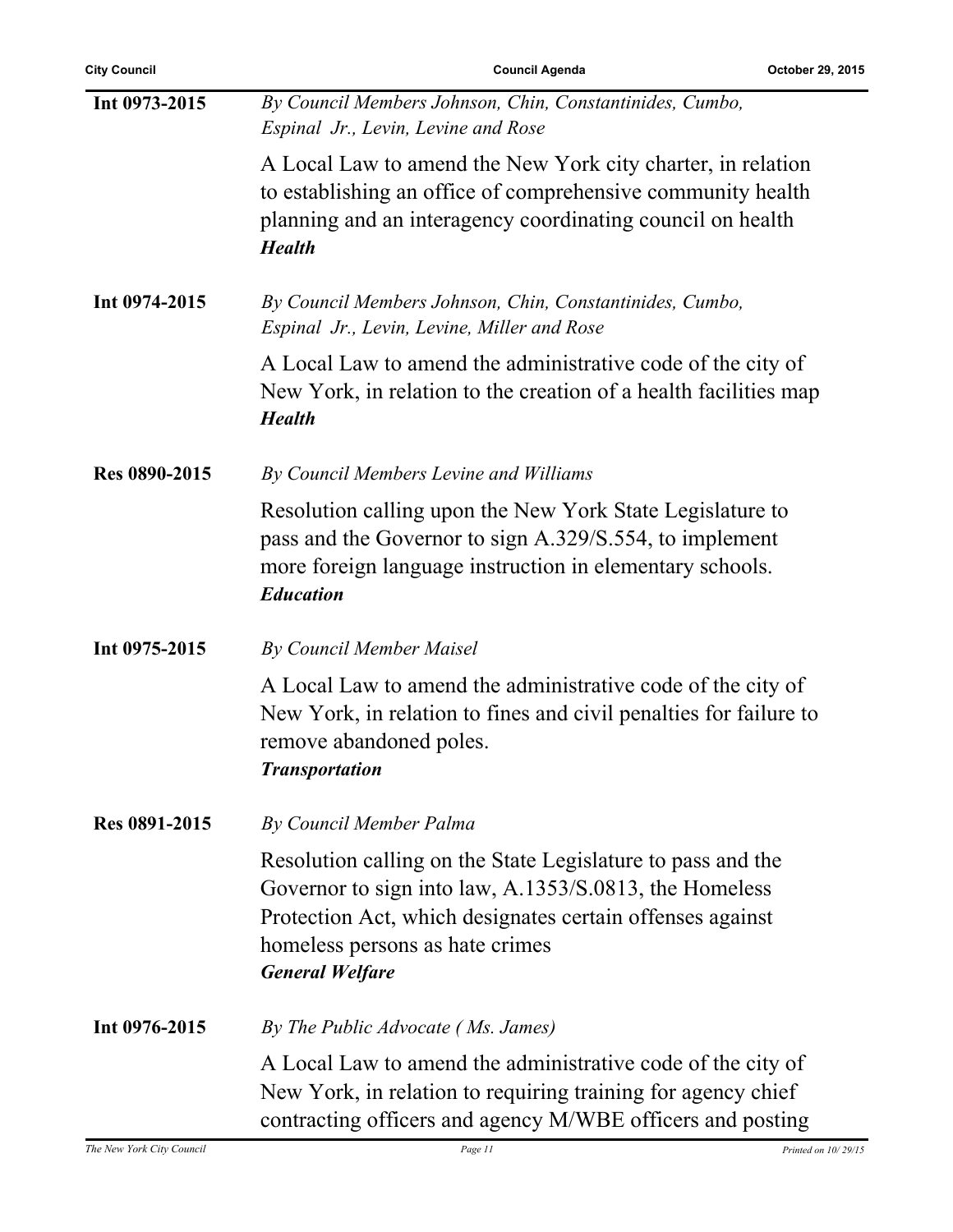|               | related information on the city's website<br><b>Contracts</b>                                                                                                                                                                                |
|---------------|----------------------------------------------------------------------------------------------------------------------------------------------------------------------------------------------------------------------------------------------|
| Int 0977-2015 | By Council Member Richards                                                                                                                                                                                                                   |
|               | A Local Law to amend the administrative code of the city of<br>New York, in relation to banning smoking in city-financed<br>housing.<br><b>Health</b>                                                                                        |
| Int 0978-2015 | By Council Member Torres                                                                                                                                                                                                                     |
|               | A Local Law to amend the administrative code of the city of<br>New York, in relation to requiring licensure for mold<br>abatement, assessment and remediation work and setting<br>minimum standards for such work<br><b>Consumer Affairs</b> |
| Res 0892-2015 | By Council Member Vallone                                                                                                                                                                                                                    |
|               | Resolution calling on the Federal Aviation Administration to<br>amend the North Shore helicopter route to extend further west<br>to cover Northeast Queens<br><b>Environmental Protection</b>                                                |
| Int 0979-2015 | By Council Members Williams and Levine                                                                                                                                                                                                       |
|               | A Local Law to amend the administrative code of the city of<br>New York, in relation to foreign language courses offered in<br>New York city public schools.<br><b>Education</b>                                                             |
| LU 0295-2015  | By Council Member Ferreras-Copeland                                                                                                                                                                                                          |
|               | French Apartments, Block 753, Lot 56; Manhattan,<br>Community District No. 4, Council District No. 3.<br><b>Preconsidered - Finance</b>                                                                                                      |
| LU 0296-2015  | By Council Member Ferreras-Copeland                                                                                                                                                                                                          |
|               | John Paul II Apartments, Block 2026, Lot 33; Manhattan,                                                                                                                                                                                      |